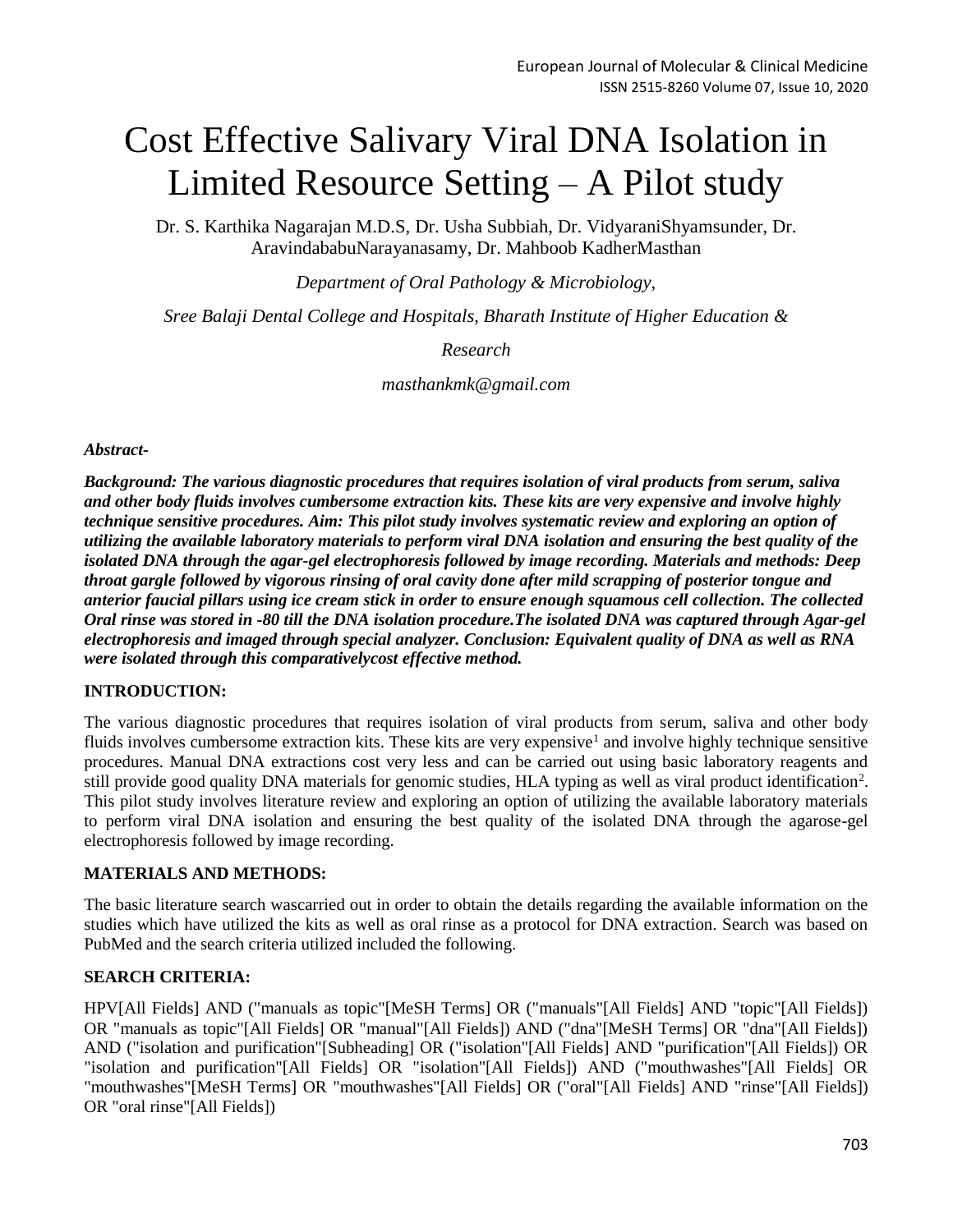A total of 43 articles were obtained after excluding the other articles based on search criteria. The Oral rinse were used along with DNA extraction kits [Broutian TR et al. (2010), Kreimer AR et al. (2012), Deshmukh KL et al. (2017)] for High risk HPV detection in three of the studies whereas manual methods tried were nil.

Eight persons who conformed to the inclusion criteria were selected and asked to do a deep throat gargle using 7ml Normal saline solution (NS 500, Fresenius Kabi, Goa) after scrapping the posterior tongue and anterior faucial pillars using a sterile icecream stick. The obtained oral rinse was subjected to centrifugation and subsequent DNA extractions. The obtained DNA were run in an Agaorse gel electrophoresis and the obtained gel was subjected to UV light illumination as well as

# **PROCEDURES:**

- 1. Oral Rinse Collection:
	- i. Informed consent was obtained from patients who comply with the inclusion criteria of the study
	- ii. Patient made to sit in a comfortable position after washing their mouth in plain water to remove food debris.
	- iii. A 10ml falcon tube containing 7ml sterile normal saline solution was given to them and instructed to do a deep throat gargling procedure.
	- iv. A blunt ice cream stick was taken and scrapped the posterior tongue and anterior faucial pillars in a mild action without causing discomfort or gag reflex.
	- v. To the collected oral rinse 100µL of proteinase K (Himedia, India) was added and stored in -80 (Subzero, India) till the DNA isolation procedure.
- 2. DNA Extraction Method:
	- 1. The collected saliva was centrifuged at 13000rpm for 10minutes
	- 2. Discard the Supernatant of the centrifugate
	- 3. To the pellet add 500 µl of lysis buffer
	- 4. Incubate at 65°C for 90minutes with occasional tapping of the tube.
	- 5. Cool sample at room temperature
	- 6. Add 5M NaCl (250µl) to each tube and vortex at high speed.
	- 7. Keep at 4°C for 10 minutes
	- 8. Centrifuge at 10000RPM for 5minutes
	- 9. Pipette out 600µl of supernatant without disturbing the pellet
	- 10. Add 600µl of isopropanol. Invert gently and centrifuge at 10000RPM for 5minutes.
	- 11. Discard supernatant carefully without dislodging the pellet
	- 12. Add 300µl of 70% ethanol.
	- 13. Centrifuge at high speed for 5minutes
	- 14. Discard supernatant carefully without dislodging the pellet.
	- 15. Airdry overnight
	- 16. Add 100µl of TE buffer or nuclease free water.

Agarose gel electrophoresis (Orange, India) was carried out to visualize the DNA obtained. The obtained gel block was recorded using UV light transilluminator (Orange, India) as well as Gelstan documentation system (Medicare, India).

RESULTS:The extent of DNA obtained from the method as portrayed in figure 3 was of good quantity. The method is also cost effective (Table 1) as observed from the comparative cost per samples between the available kits and manual methods.

DISCUSSION: The DNA extraction kits involve cumbersome procedures which are technique sensitive and expensive<sup>2,3</sup>. The results obtained demonstrate that the customized methods obtained by combining the basic laboratory chemicals still provides sufficient quantity of DNA (Figure 5). The proteinase K usage also can be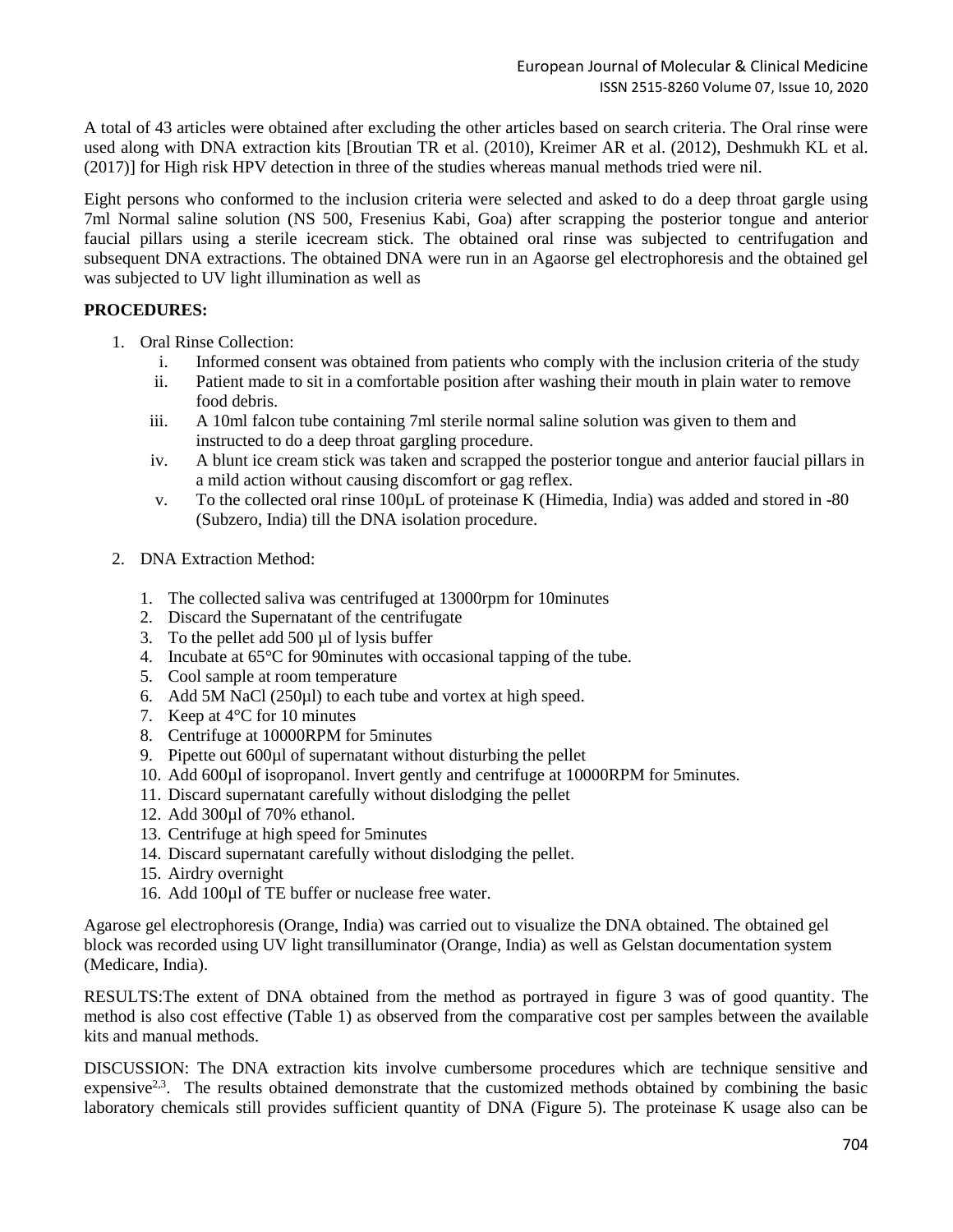determined depending on the purpose for which the oral rinse need to be collected<sup>4,5</sup>. The total cost involved is only one tenth of that cost of an extraction kit (Table 1). The only disadvantage may be the storage time of extracted DNA before PCR analysis which needs immediate processing as the yield tends to go down on long term storage<sup>2</sup>.

CONCLUSION: Techniques using kits required a more cumbersome procedure which were technique sensitive and expensive. The methods mentioned in this study are relatively simple and can be carried out with the available materials in genetics lab and would be useful in a low resource setting. Equivalent quality of DNA was isolated through this comparatively cost-effective method.

# **REFERENCES:**

- 1. Garcia-Closas M., Egan K.M., Abruzzo J., Newcomb P.A., Titus-Ernstoff L., Franklin T. Collection of genomic DNA from adults in epidemiological studies by buccal cytobrush and mouthwash. Cancer Epidemiol Biomark Prev. 2001: 10:687–696.
- 2. King I.B., Satia-Abouta J., Thornquist M.D., Bigler J., Patterson R.E., Kristal A.R. Buccal cell DNA yield, quality, and collection costs: comparison of methods for large-scale studies. Cancer Epidemiol Biomark Prev. 2002;11:1130–1133.
- 3. Küchler EC, Tannure PN, Falagan-Lotsch P, Lopes TS, Granjeiro JM, Amorim LM. Buccal cells DNA extraction to obtain high quality human genomic DNA suitable for polymorphism genotyping by PCR-RFLP and Real-Time PCR. J Appl Oral Sci. 2012;20(4):467-471.
- 4. Meulenbelt I, Droog S, Trommelen GJ, Boomsma DI, Slagboom PE. High-yield noninvasive human genomic DNA isolation method for genetic studies in geographically dispersed families and populations. Am J Hum Genet.1995;57:1252–1254.
- 5. Rogers NL, Cole SA, Lan HC, Crossa A, Demerath EW. New saliva DNA collection method compared to buccal cell collection techniques for epidemiological studies. Am J Hum Biol. 2007;9: 319–326.

Figure 1: Literature search results based on customized manual methods of DNA extraction from Oral Rinse.

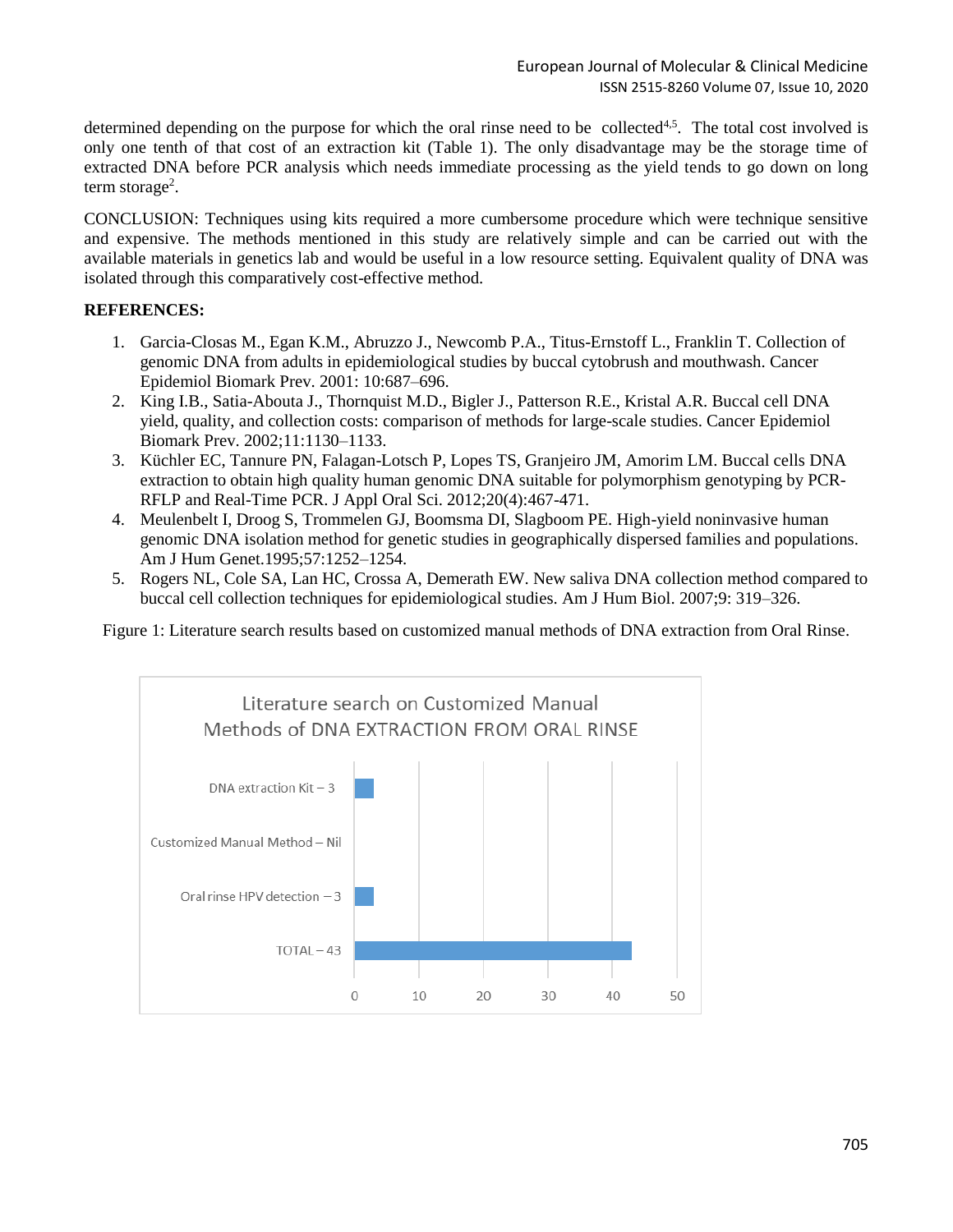

Figure 2: Literature search results based on total sample tested in the selected three studies.

Figure 3: DNA visualization - Gelstan